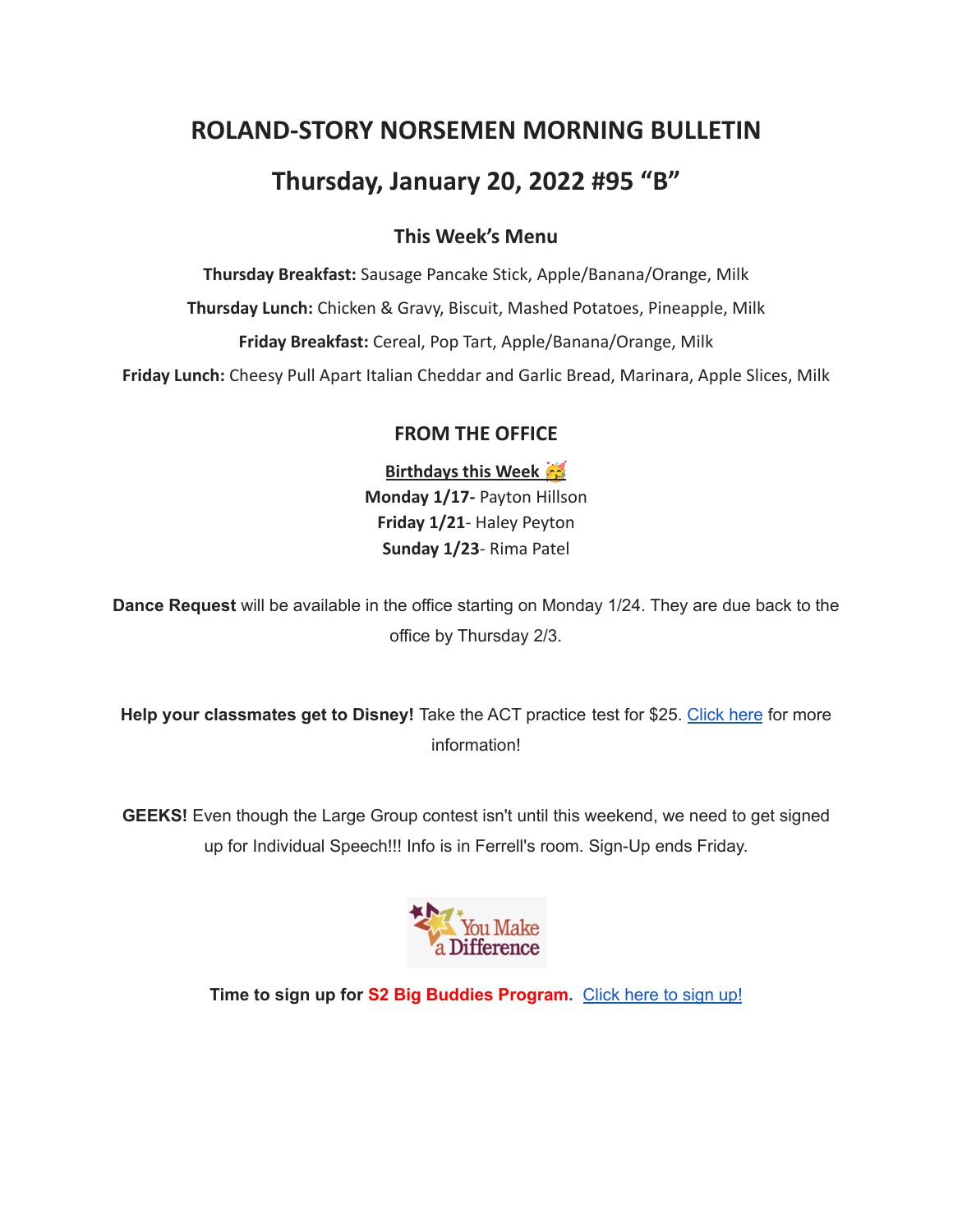**ROCKET LEAGUE -** The esports team is looking for another player for our JV Rocket League team. Matches are on Tuesdays at 4 p.m. for the next four weeks. If you're interested in some friendly competition, contact Mr. Klett.

#### **RS students, do you need extra support?**

**Virtual College Coach Program:** Virtual assistance appointments are now available! Students can learn more about our virtual assistance programs here. They can schedule an appointment here to receive assistance with any of the following; FAFSA completion, college applications, financial aid offers, scholarships, etc. Students can also opt-in to our texting program to receive nudges and ask specific questions throughout the college-going process. Student Leaders and Access Coaches can promote and assist students in signing up for these services.



**[COUNSELOR FOLDER](https://docs.google.com/document/d/1vmwczNPbDzXe9vFaG5LJMQ7NYDv-i4oQJHybqA65TUc/edit?usp=sharing) (9-12)-Click here**

**Schedule Changes for S2**

**\*\*\*Friday, January 21st, is the last day that you may DROP a class and still have 5 Full-Credit classes, plus PE on your schedule. After this date, it will be recorded as an "F" if you drop it.**

### **Scholarship**

[IES Central Iowa Chapter Scholarship](https://drive.google.com/file/d/1TOCO584mY9ObCqCNa6kBs_Yjrn4wPSdj/view?usp=sharing)- \$500 or \$1,000 due 2/21. Going to ISU or U of I for engineering.

[Abbott and Fenner Scholarship-](https://abbottandfenner.com/scholarships.php) \$1,000 due 1/15